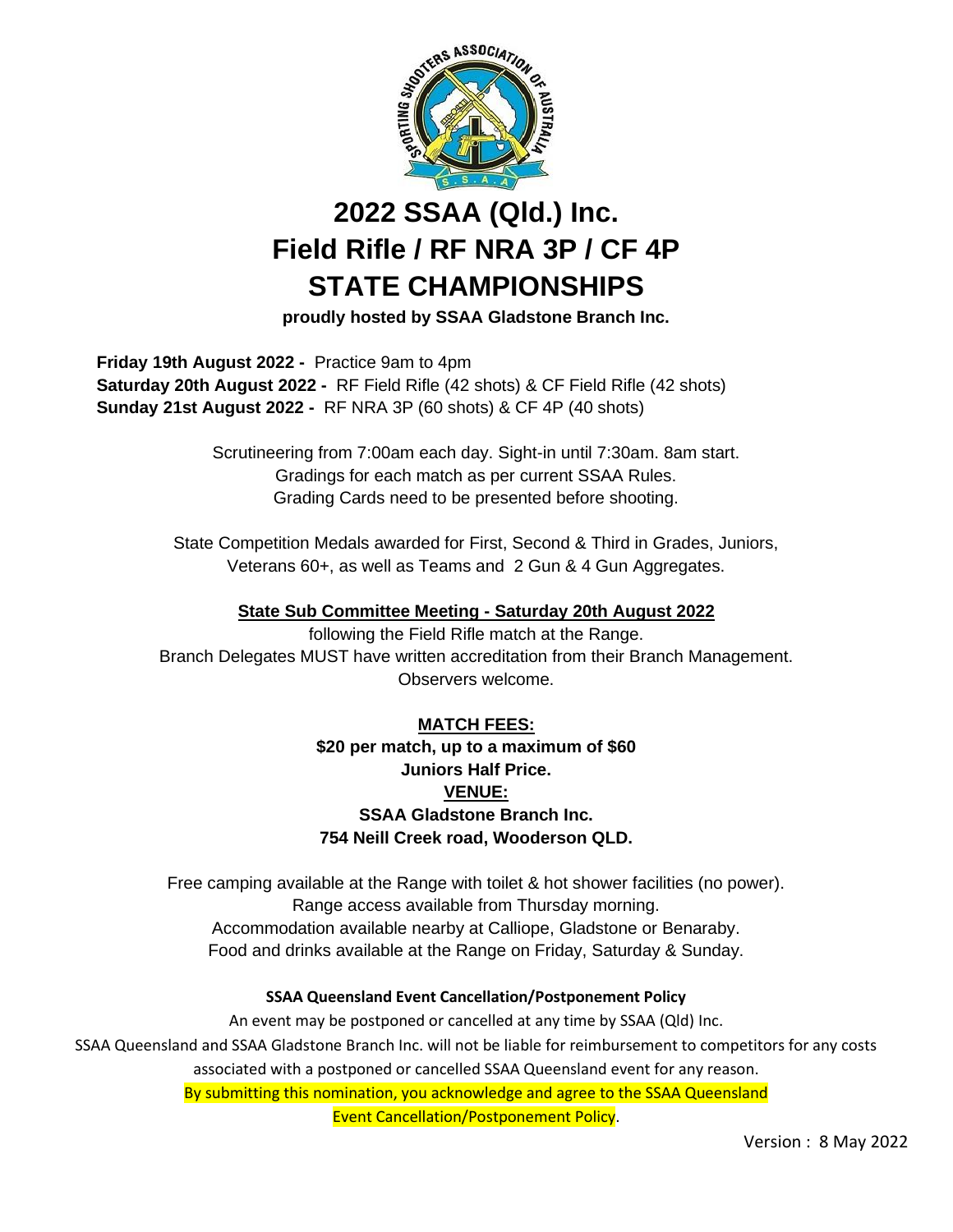## **NOMINATION FORM**

## **2022 SSAA (Qld.) Inc. STATE CHAMPIONSHIPS Field Rifle / RF NRA 3P / CF 4P**

| Please circle one: <b>OPEN</b> VETERAN (60+) JNR under 15 JNR over 15<br><b>MATCH NOMINATIONS:</b> (please tick)                                    |  |
|-----------------------------------------------------------------------------------------------------------------------------------------------------|--|
|                                                                                                                                                     |  |
|                                                                                                                                                     |  |
|                                                                                                                                                     |  |
|                                                                                                                                                     |  |
| <b>Saturday 20th August 2022</b>                                                                                                                    |  |
|                                                                                                                                                     |  |
|                                                                                                                                                     |  |
| <b>Sunday 21st August 2022</b>                                                                                                                      |  |
|                                                                                                                                                     |  |
|                                                                                                                                                     |  |
| MATCH FEES: \$20 per match, up to a maximum of \$60. Juniors Half Price.                                                                            |  |
| Total Match Fees To Be Paid = \$                                                                                                                    |  |
| Nomination forms can be sent via: e-mail: ssaagladstonebranch@outlook.com                                                                           |  |
| or posted to: SSAA Gladstone Branch Inc. PO Box 824 Gladstone, QLD 4680.                                                                            |  |
| Cheques payable to: SSAA Gladstone Branch Inc.                                                                                                      |  |
| <b>Bank Transfers:</b><br>BSB: 084662<br>Account # 467826455<br>$Reference = your name$                                                             |  |
| <b>SSAA Queensland Event Cancellation/Postponement Policy</b>                                                                                       |  |
| An event may be postponed or cancelled at any time by SSAA (Qld.) Inc. SSAA Queensland and SSAA Gladstone Branch Inc.                               |  |
| will not be liable for reimbursement to competitors for any costs associated with a postponed or cancelled SSAA<br>Queensland event for any reason. |  |
| By submitting this nomination, I acknowledge and agree to the SSAA Queensland Event Cancellation/Postponement Policy.                               |  |

Version : 8 May 2022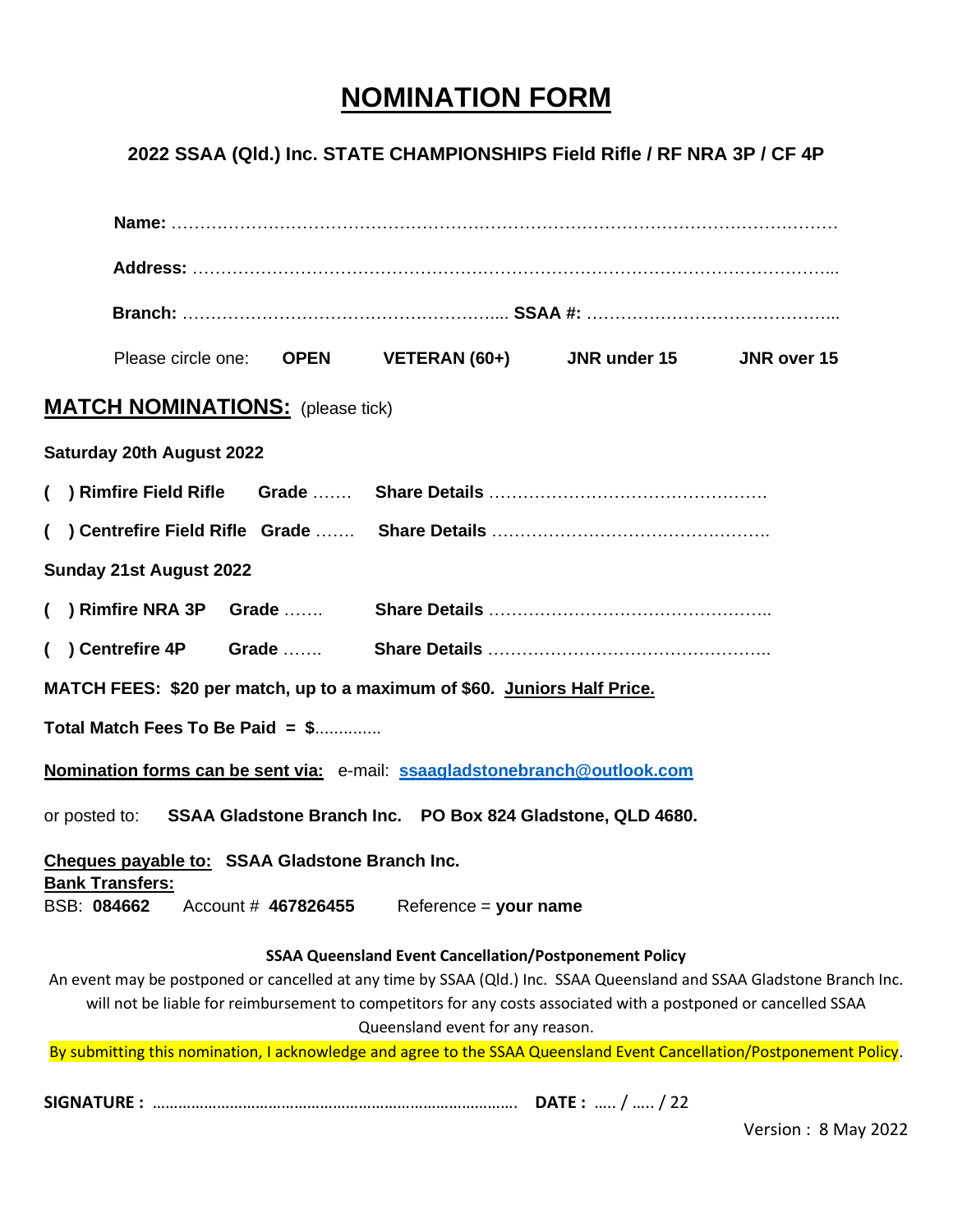# **2022 SSAA (Qld.) Inc. State Field Rifle Championships**

# **August 19th, 20th and 21 st 2022**

# *CATERING*

SSAA Gladstone Branch will be catering for the 2022 SSAA (Qld.) Inc. State Field Rifle Championships on the 19<sup>th</sup>, 20<sup>th</sup> and 21<sup>st</sup> August 2022.

Catering for Breakfast \$12, Lunch (Sandwiches \$5 & Hotdogs \$4) and Dinner (Friday and Saturday & Sunday Evening) \$20, per person per day.

On the Menu is:

- Hot Breakfast (Bacon, Eggs, Sausage, Toast)
- Assorted Sandwiches for lunch and hot dogs
- Hot Meal for Dinner

There will also be Cold Drinks available for purchase throughout the day.

For those people wanting to utilise the catering for Breakfast, Lunch or Dinner please fill out the below form as *PRE-ORDER AND PAYMENT IS REQUIRED BEFORE THE EVENT.*

**Catering forms to be in by 1st August 2022. Cheques made payable to SSAA Gladstone Branch Inc.**

**Direct Deposit: BSB 084662 Account No: 467 826 455 Using your name as a reference.**

**Please send all completed catering forms to PO Box 824 Gladstone Qld 4680 or via email at [ssaagladstonebranch@outlook.com](mailto:ssaagladstonebranch@outlook.com)**

**Contact Leanne at ssaagladstonebranch@outlook.com or 0421017404 (after 5:30pm) for further information.**

Version : 8 May 2022